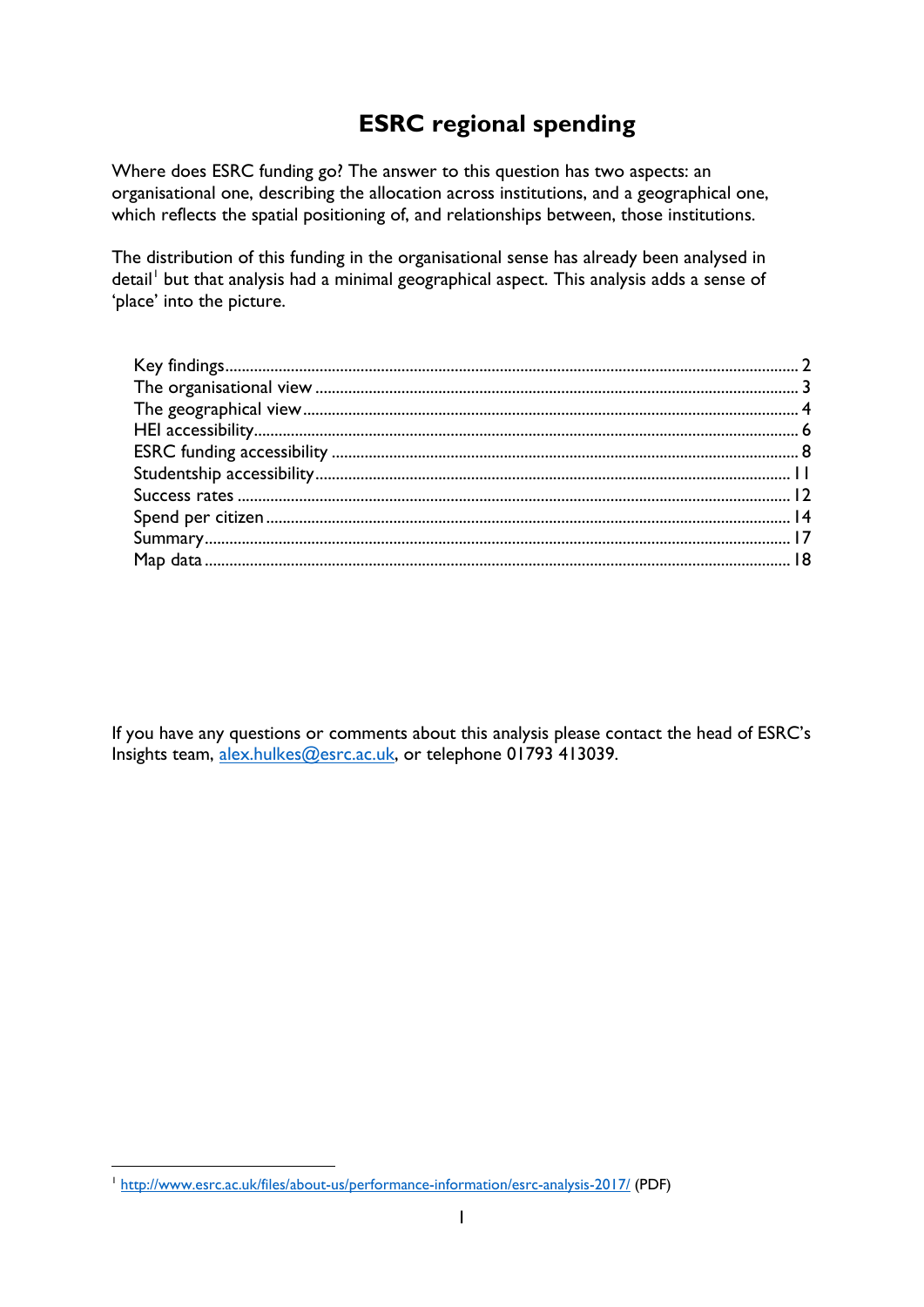# <span id="page-1-0"></span>**Key findings**

- The great majority of ESRC funding is awarded to UK Higher Education Institutions
- HEI accessibility varies markedly across the UK but in general HEI density tracks UK population density closely
- ESRC research funding tends to match the distribution of UK HEIs (and by extension the UK population) but is slightly more concentrated
- Regional variations in the accessibility of ESRC research and training resources are small but noticeable
- There is no meaningful regional success rate variation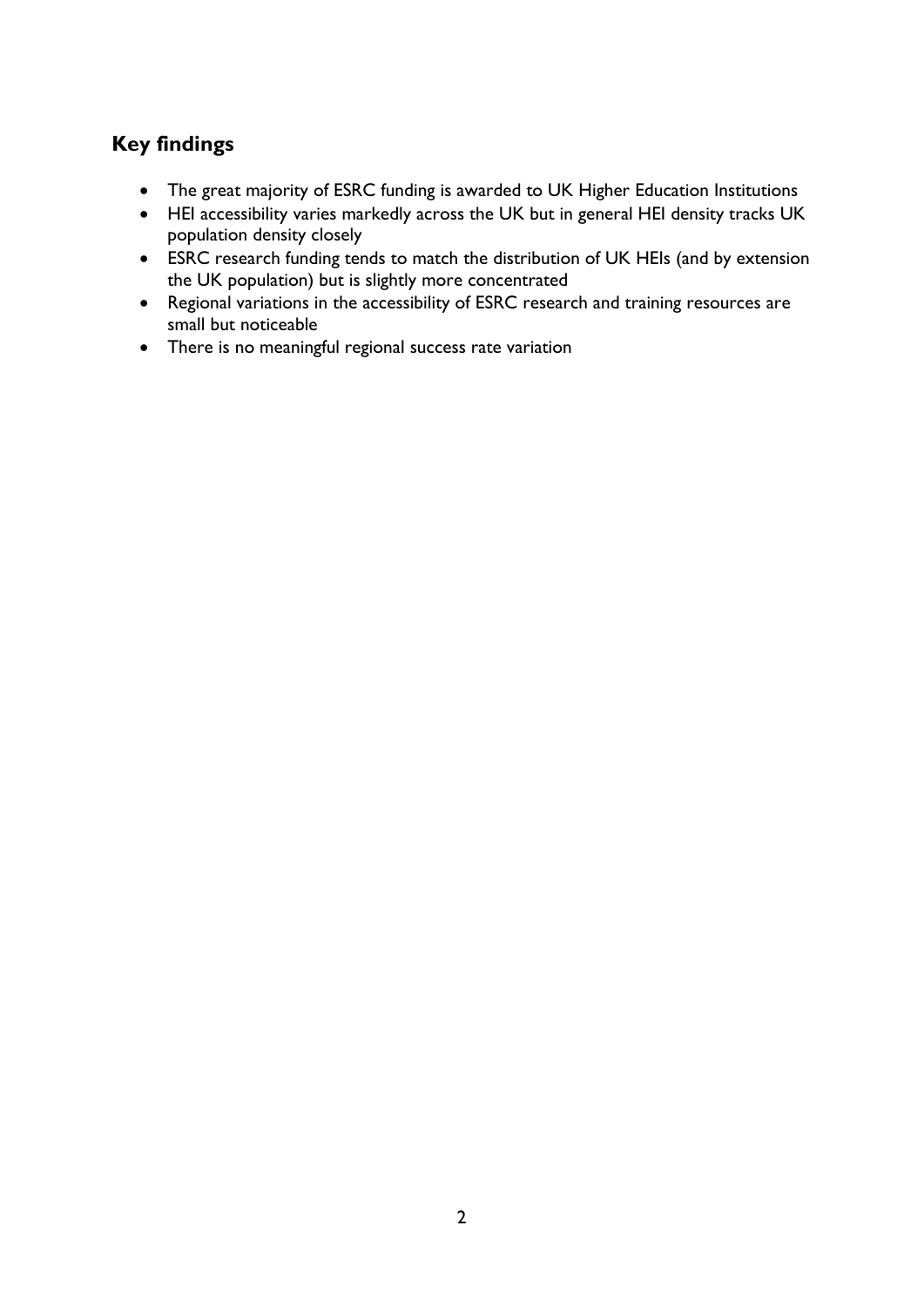#### <span id="page-2-0"></span>**The organisational view**

To distil the organisational view, a breakdown of our spending over the last six years shows the vast majority of it going to UK Higher Education Institutions (HEIs) which have degree awarding powers (or, as commonly understood, universities) as shown in Table 1:

| <b>Organisation type</b> | % of spend |
|--------------------------|------------|
| UK HEI                   | 93.6       |
| UK other $2$             | 4.6        |
| $O$ verseas $^3$         | l 8        |

Table 1: recipients of ESRC funding in financial years 2011-12 to 2016-17 by organisation type

And in this sense the answer to the question 'where does ESRC funding go?' is that most of it goes to UK universities. The ten universities receiving<sup>[4](#page-2-3)</sup> the most funding from ESRC were:

| <b>University</b>         | <b>ESRC</b> spending (£M) |
|---------------------------|---------------------------|
| University of Essex       | 105                       |
| UCL                       | 95                        |
| <b>LSE</b>                | 43                        |
| University of Oxford      | 39                        |
| University of Southampton | 34                        |
| University of Edinburgh   | 33                        |
| The University of         | 32                        |
| Manchester                |                           |
| University of Cambridge   | 21                        |
| University of Glasgow     | 20                        |
| <b>Cardiff University</b> | 19                        |

Table 2: top 10 recipients of ESRC funding in financial years 2011-12 to 2016-17

<span id="page-2-1"></span><sup>&</sup>lt;sup>2</sup> Of this half went to the Institute for Fiscal Studies and a fifth to the Institute of Development Studies.

<span id="page-2-2"></span><sup>&</sup>lt;sup>3</sup> The largest single sum (just over £2 million) went to the University of Cape Town through a DfID poverty call.

<span id="page-2-3"></span><sup>4</sup> The distinction between the receipt of funding and its use is important. Some of the largest infrastructure grants distribute funding to other organisations or spend it in ways which are not comparable to a straightforward research grant. Receipt of funding is not a completely reliable indicator of volume of research.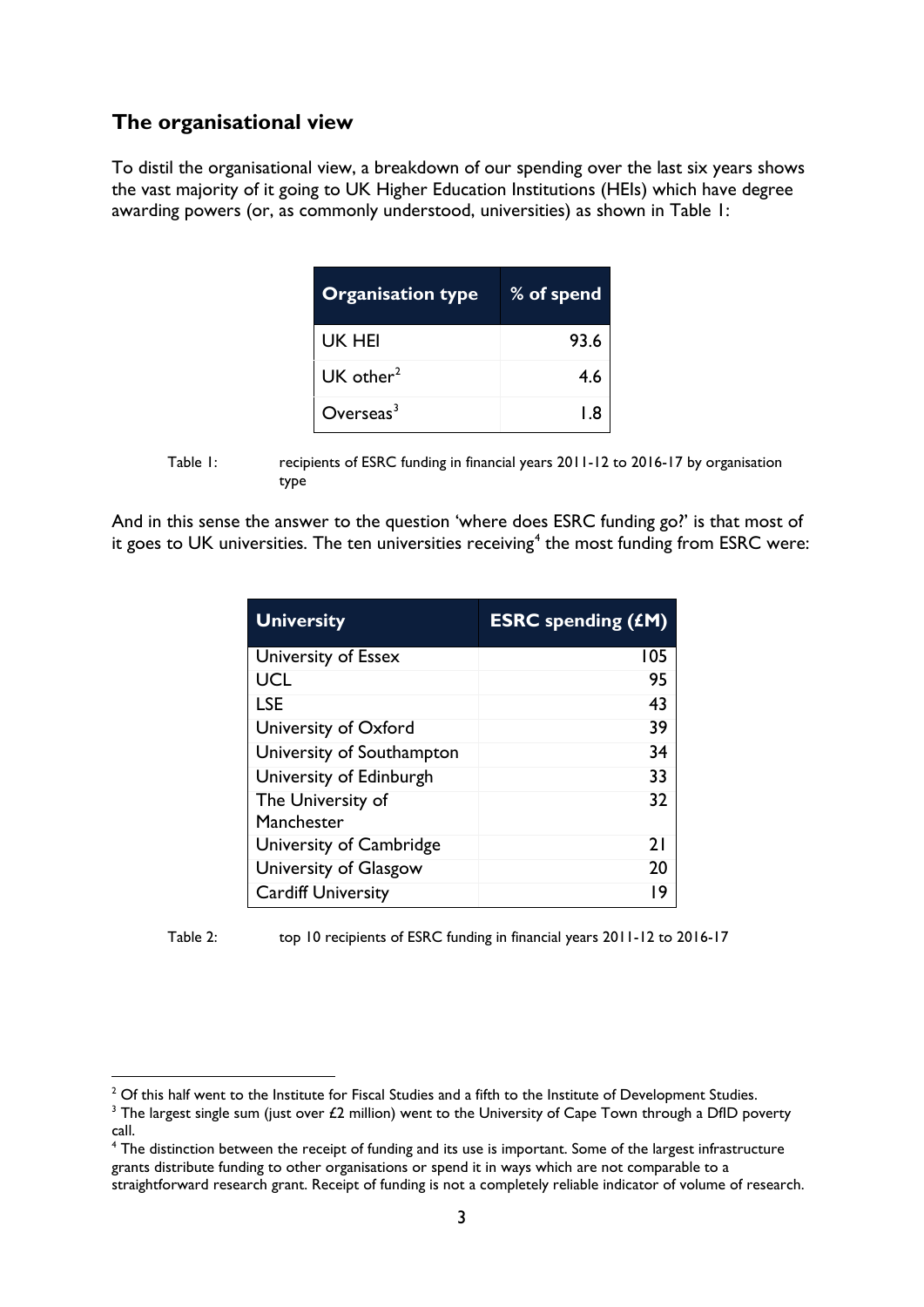#### <span id="page-3-0"></span>**The geographical view**

Figure 1 shows the locations of each of the 108 UK HEIs that received ESRC funding at any time in the financial years 2011-12 to 2016-17, and an indication of the volume of funding that each received (extending Table 2 to include the complete set of HEIs):





Two thirds of the ~160 UK organisations in receipt of public funding via one of the UK funding councils<sup>[5](#page-3-1)</sup> received some ESRC funding. Many of those that did not are small specialist institutions with little or no social science activity<sup>[6](#page-3-2)</sup>. In general, where there are HEIs, there is ESRC funding.

As a result the distribution of ESRC grants tends to follows the distribution of UK HEIs, but not slavishly so. Figure 2 shows the density of UK HEIs alongside that of ESRC grants.

<span id="page-3-1"></span> <sup>5</sup> <http://www.universitiesuk.ac.uk/facts-and-stats/Pages/higher-education-data.aspx>

<span id="page-3-2"></span><sup>&</sup>lt;sup>6</sup> Based on analysis of QR funding, around two thirds of HEIs which carry out at least some research in ESRC's remit receive at least some ESRC funding. The third of organisations which are active in social science but which do not receive ESRC funding account between them for less than 5% of UK social science spending.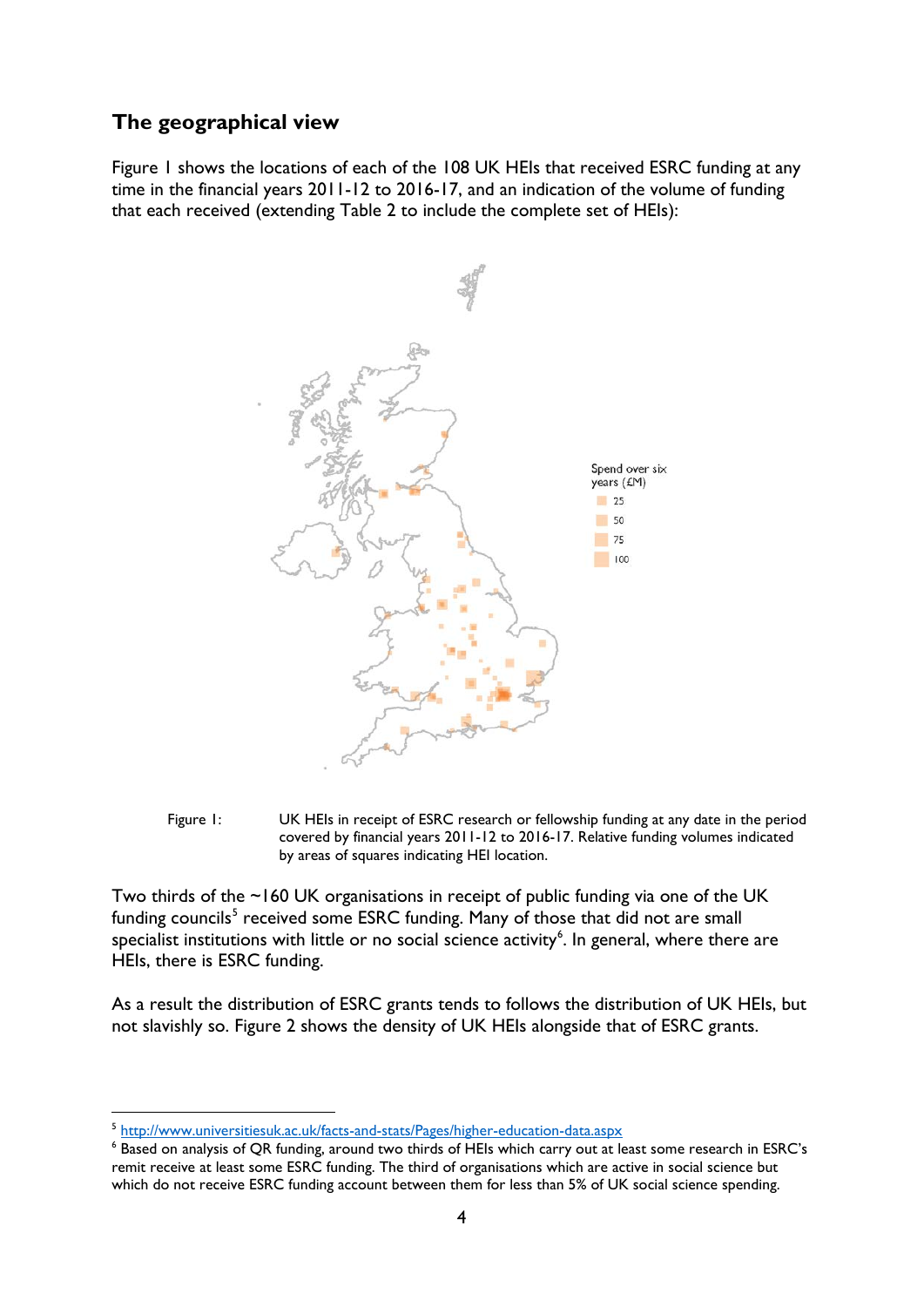



Thus proving to no great surprise that there's nowhere in the UK quite like London and the south east when it comes to research density.

But density, which reflects the positioning of organisations and is the result of nearly 900 years of historical decision-making and circumstance, is not the same as research concentration or accessibility, which reflect resourcing decisions and which, in terms of 'place', matter more.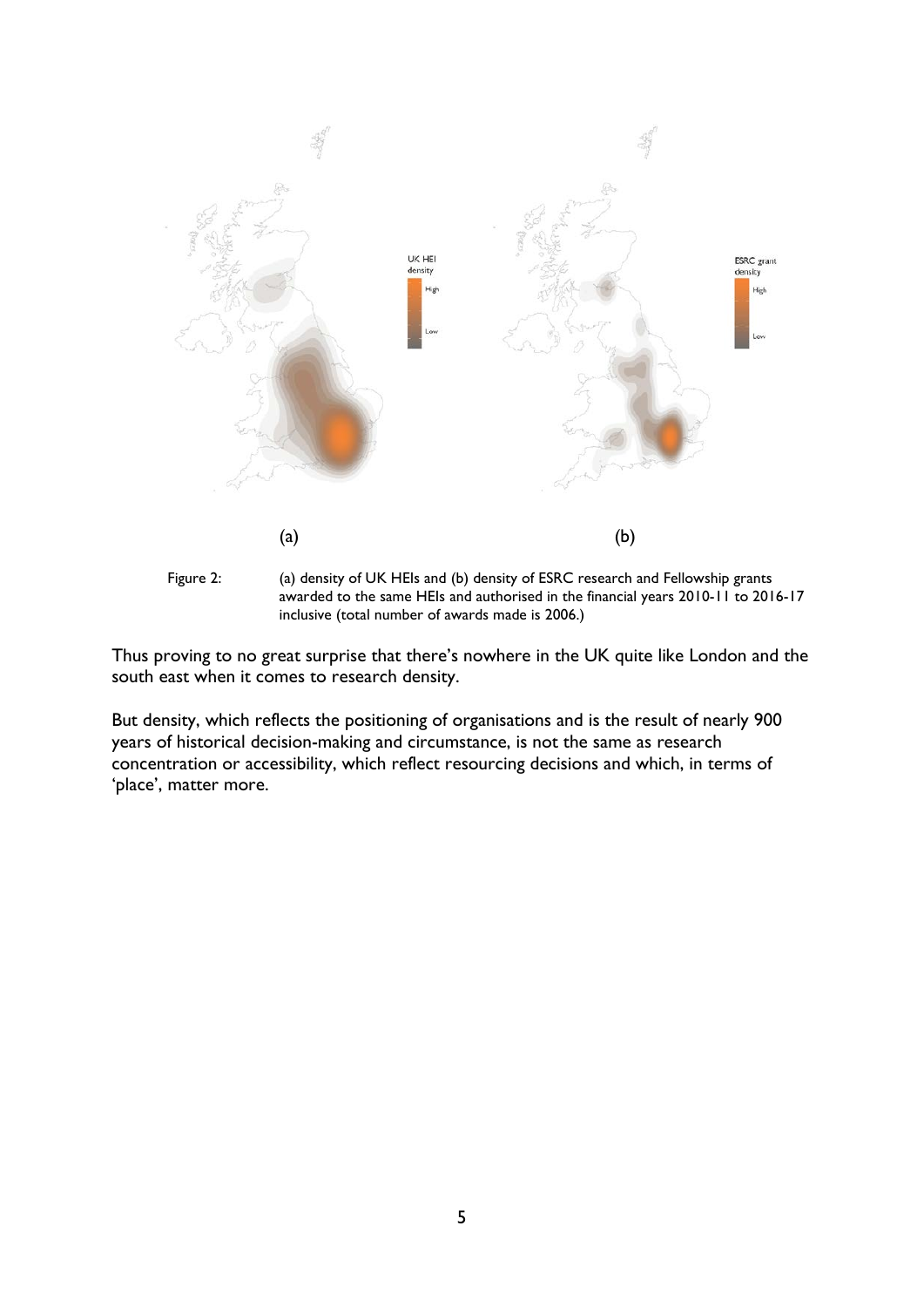#### <span id="page-5-0"></span>**HEI accessibility**

The twin issues of accessibility (including access to the knowledge and skills found in HEIs) and 'place' are recurrent themes in the UK's Industrial Strategy<sup>[7](#page-5-1)</sup>. The implication is that proximity to resource matters:

*"The people best placed to drive forward local economies are those who live, work and do business in them",* Industrial Strategy, p 220.

To be close to ESRC resources, you need to be close to HEIs. How geographically accessible or proximal are they? Are there any places which are particularly well- or poorlyserviced? Does the UK have university deserts or oases? Figure 3 suggests that, thinking purely in geographical terms, the answer is yes.





A hot-spot of HEIs in the south east of England is very apparent in both representations, and the result of this is quite striking. If you stand anywhere within a circle 100 miles in diameter, centred on London and with Cambridge, Canterbury, Oxford and Sussex near its circumference, you will always be within 100km of at least 40 HEIs. The zone of greatest density fills an arc from Basingstoke to Bedford. Oxford sits at the middle of this arc and has the maximum value of 68 HEIs within 100km.

<span id="page-5-1"></span> <sup>7</sup> [https://www.gov.uk/government/uploads/system/uploads/attachment\\_data/file/664563/industrial-strategy](https://www.gov.uk/government/uploads/system/uploads/attachment_data/file/664563/industrial-strategy-white-paper-web-ready-version.pdf)[white-paper-web-ready-version.pdf](https://www.gov.uk/government/uploads/system/uploads/attachment_data/file/664563/industrial-strategy-white-paper-web-ready-version.pdf) (PDF), for example on pages 62 and 84.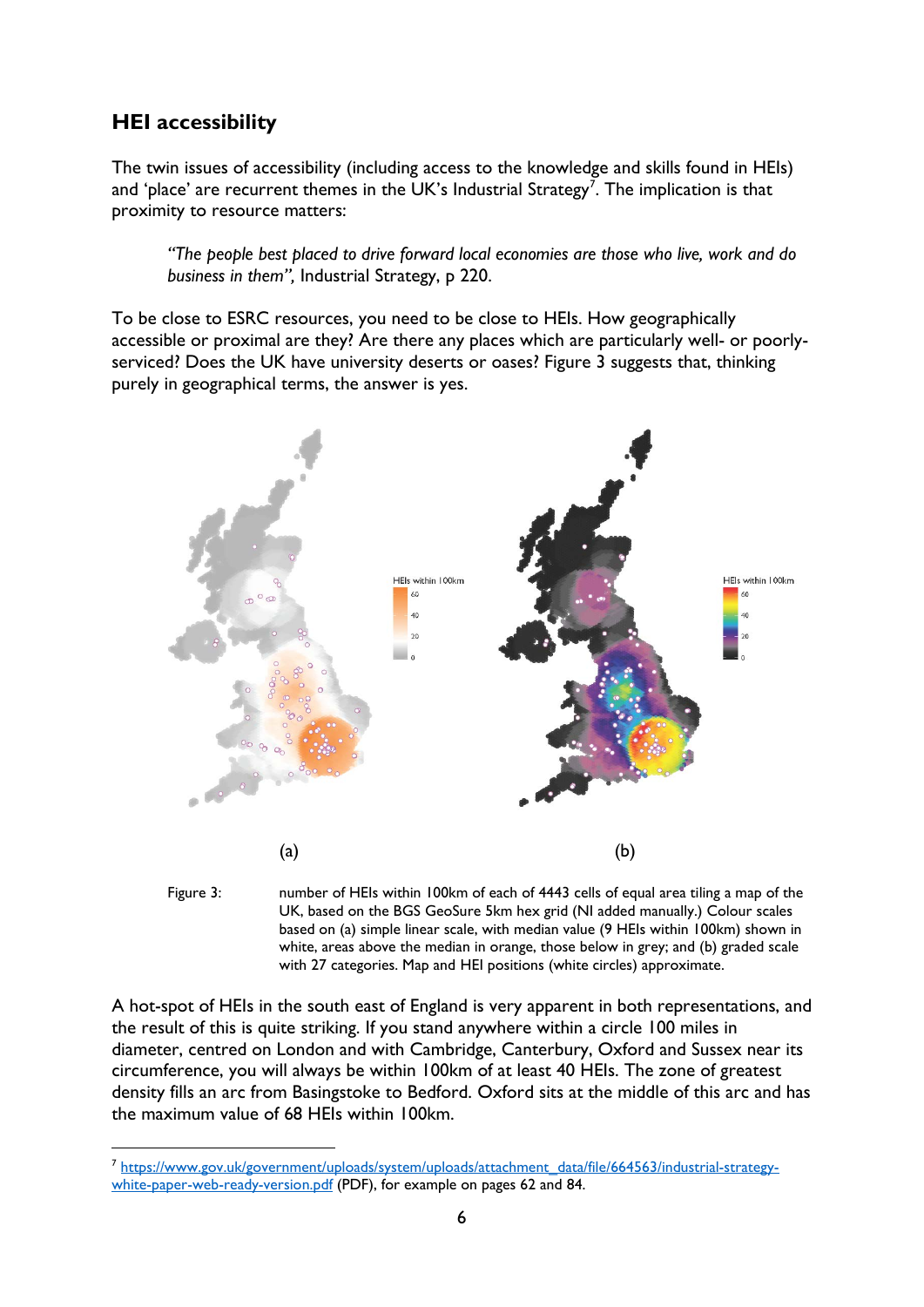Beyond this south east circle, a broader area stretching north-north-west towards Lancaster and including the universities of Leeds, Liverpool, Manchester and Sheffield also has aboveaverage HEI density. Outside that broader zone, the central belt of Scotland has only the UK-average number of HEIs within 100km<sup>[8](#page-6-0)</sup>. Everywhere else HEI accessibility, by this simple measure, is below the median.

<span id="page-6-0"></span><sup>&</sup>lt;sup>8</sup> UHI is plotted as having only one location, in Inverness. In reality general availability of HEIs is slightly richer than that presented here as many HEIs have multiple campuses, only one of which is included here. But not all campuses will contain or enable access to all resources held by that HEI. Few would be interested in 'plain vanilla' access to an HEI as an idea (as simply being near an HEI is unlikely to have an effect all on its own) and so the more limited representation here is preferred to the maximally inclusive one.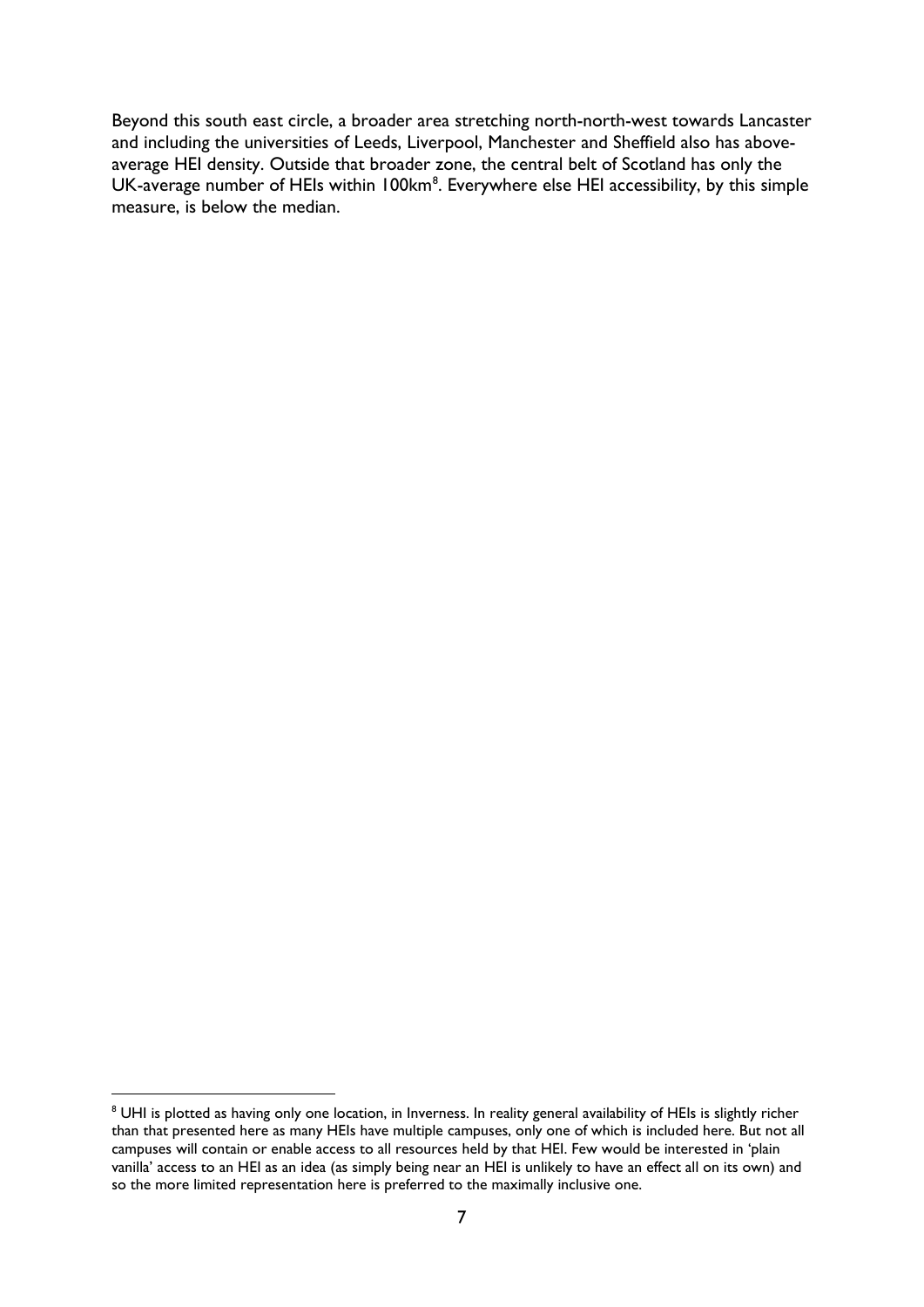## <span id="page-7-0"></span>**ESRC funding accessibility**

The distribution of ESRC research funding across the 160 HEIs which generate the pattern seen in Figure 3 is shown in Figure 4:





The south-east circle identified in Figure 3 strongly determines the density of ESRC funding, which ranges between £80 million and zero annual ESRC spending within 100km of any point in the UK. In fact it seems that ESRC funding is even more concentrated than are the HEIs which might receive it (this was also suggested, but less obviously, in Figure 2.)

While there is still a zone of above-average ESRC spending extending northwards (and also westwards) from London, it is much less distinct. Scotland's ESRC funding density is uniformly at or below the median for the UK as a whole.

This still does not break the link between HEIs and ESRC resource, and so still does not answer the question of how the distribution of ESRC funding differs from what we might expect based on the placement of the UK's HEIs.

Figure 5 gives an impressionistic answer to this question, based on the difference between the ranks of each cell in the map according to their HEI proximity and ESRC funding.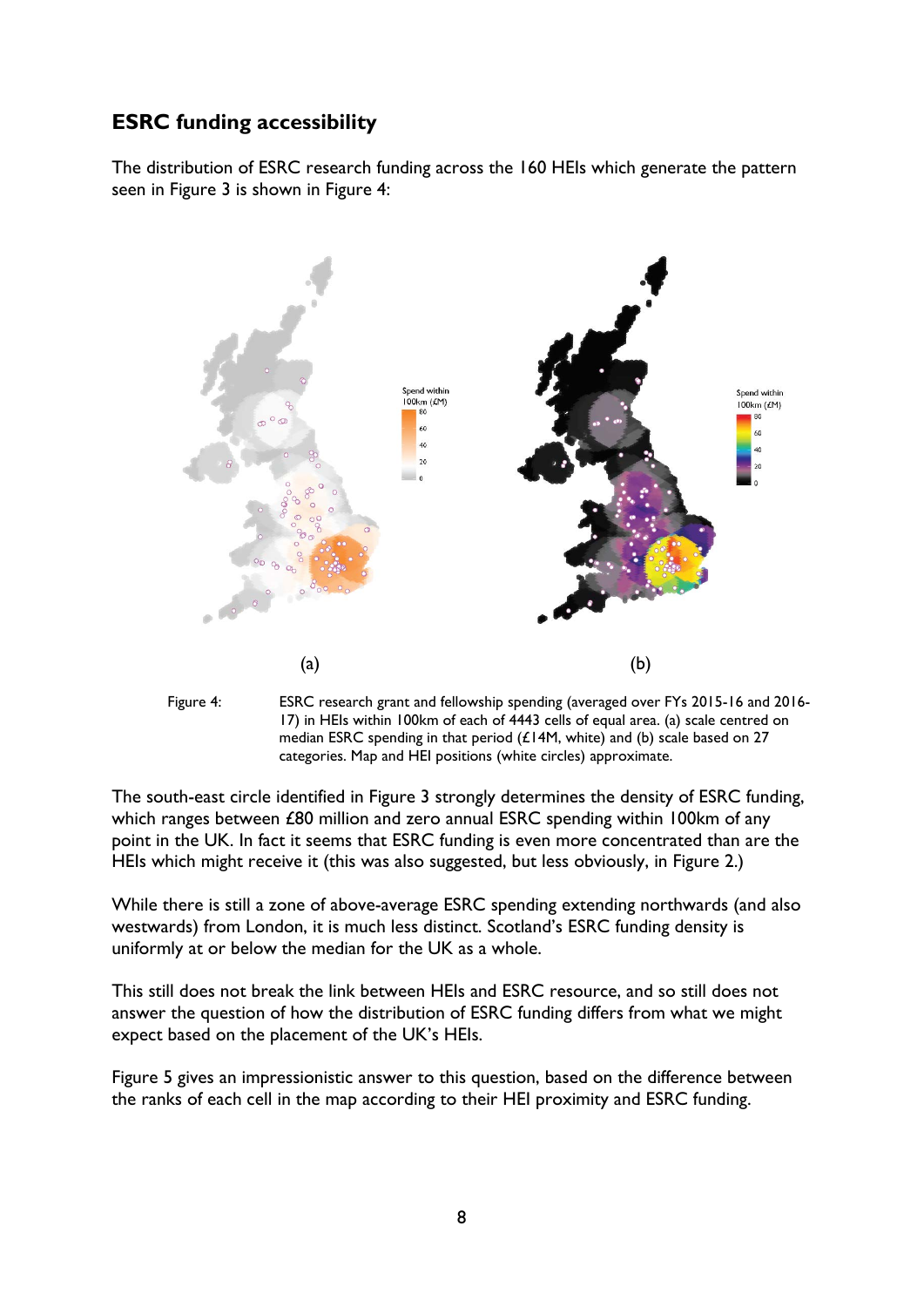

Figure 5: Difference in cell ranks of each of 4443 cells of equal area tiling a map of the UK. Cells ranked by ESRC research grant and fellowship spending (averaged over FYs 2015-16 and 2016-17) in HEIs within 100km of each cell, and number of HEIs within 100km of each cell. Map and HEI positions (white circles) approximate.

When the number of HEIs is taken into account, several hot- and cold-spots for ESRC funding reveal themselves.

The zone of high funding in East Anglia reveals one cause of the south east circle's existence: the large volume of funding awarded to Essex, which hosts a number of ESRC's strategic infrastructure investments<sup>[9](#page-8-0)</sup>. The next most striking area of above-expected ESRC funding is the south west of England and south Wales.

Much of England and Wales north of Birmingham ranks lower in ESRC spending terms than the number of HEIs situated there might suggest. The central belt of Scotland appears to receive as much ESRC funding as would be expected, and Northern Ireland is perhaps slightly above expectations.

Figure 6 shows the relationship between ESRC spend and HEI density across the UK:

<span id="page-8-0"></span><sup>&</sup>lt;sup>9</sup> A substantial fraction of this funding is used to fund delivery of these, or is passed on to other HEIs, so in reality this apparent excess is much less meaningful than it might seem.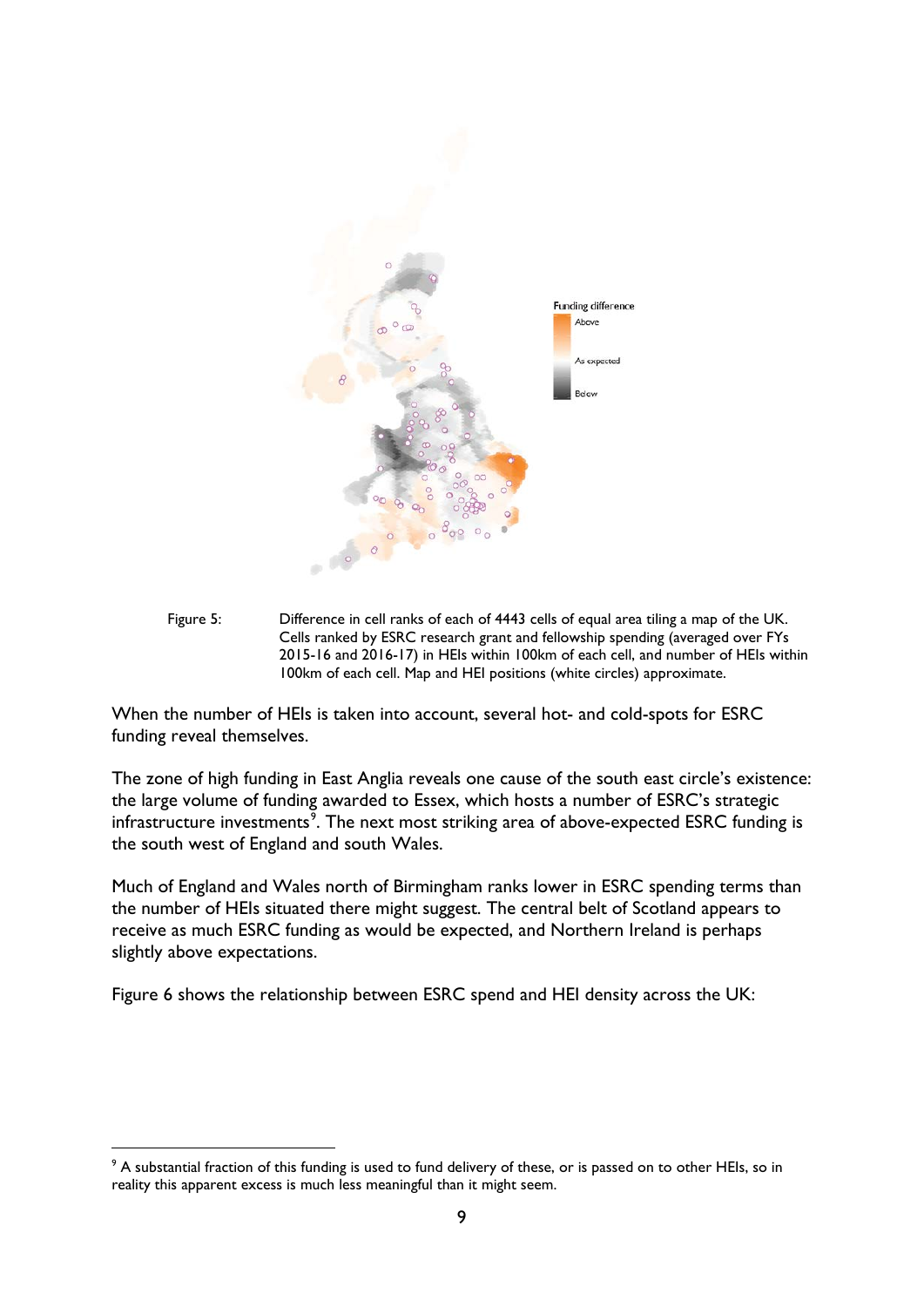

#### **HEIs in the south east receive more ESRC funding on average than do those in other parts of the UK**



Within the south east circle, the level of spend rises more steeply with the number of HEIs than it does outside the circle, implying that on average HEIs in the south east receive more ESRC funding than do those not in the south east.

The distinction is quite stark. In the south east, each HEI adds on average £6 million to the six-year total of ESRC spending within 100km of a cell, while in the rest of the UK the figure is  $£4$  million<sup>[10](#page-9-0)</sup>. If all HEIs were the same size this would be odd. But they are not. Many of the most resource-intensive organisations are also the largest, and so it is not surprising that they receive the most resources.

<span id="page-9-0"></span><sup>&</sup>lt;sup>10</sup> The actual figures are entirely dependent on the distance chosen (100km in this case) so the absolute value should not be understood or used out of this context. A different scale would result in a different figure.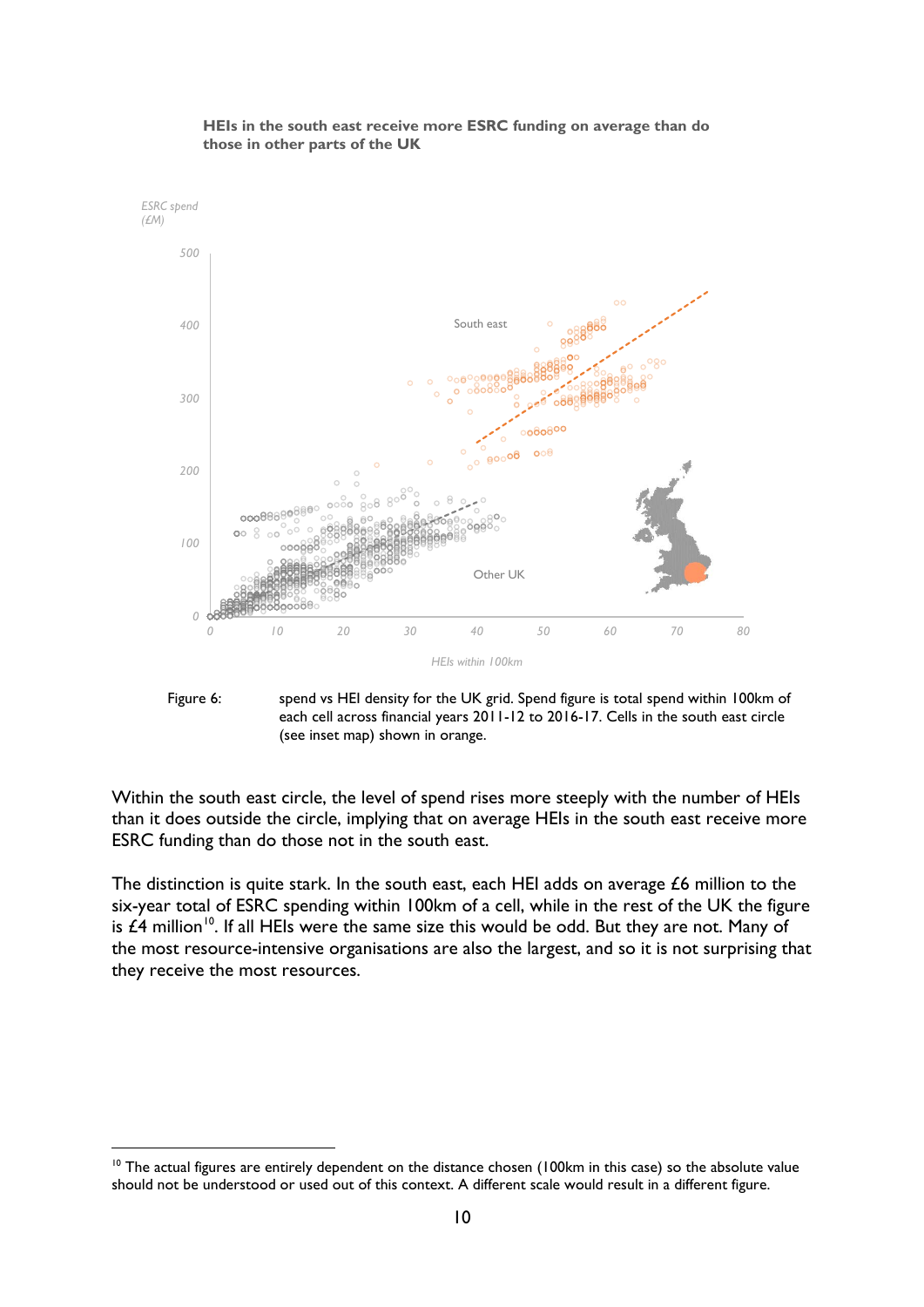## <span id="page-10-0"></span>**Studentship accessibility**

As with research funding, the provision of ESRC students can also be viewed geographically. Figure 7 shows the number of ESRC DTC studentship starts within 100km of each point in the UK in the period October 2011 to October  $2016$ <sup>11</sup>.



of each of 4443 cells of equal area tiling a map of the UK; (b) difference in cell ranking by studentships and HEI density. Map and HEI positions (white circles) approximate.

While the distribution of ESRC studentships matches that of HEIs more closely than does the distribution of ESRC research funding, the concentration in the south east is again obvious.

When it comes to hot and cold spots, again the south west of England and south Wales seem to do well, as this time does the far north of England. Scotland has fewer student starts than might be expected based on the number of HEIs it has, as do the north west of England and north Wales. The south east's provision is broadly speaking in line with expectations.

<span id="page-10-1"></span><sup>&</sup>lt;sup>11</sup> The DTCs have subsequently been superseded by DTPs, although organisational participation in the two mechanisms differs little. See [http://www.esrc.ac.uk/skills-and-careers/studentships/doctoral-training](http://www.esrc.ac.uk/skills-and-careers/studentships/doctoral-training-partnerships/)[partnerships/.](http://www.esrc.ac.uk/skills-and-careers/studentships/doctoral-training-partnerships/) The DTCs attracted considerable support for additional studentships, so the distribution seen here represents a hybrid of ESRC funding decisions and those of other DTC partners.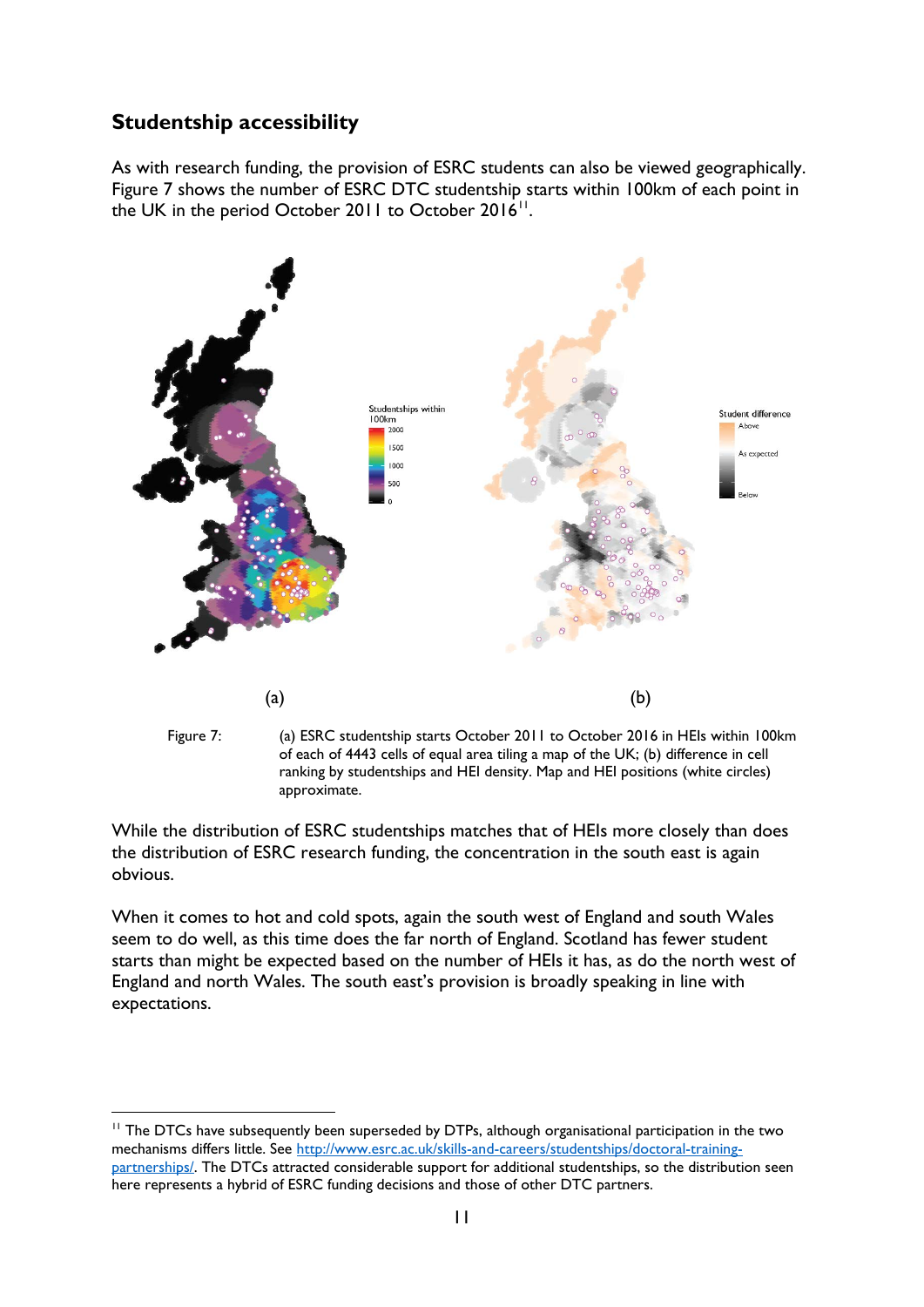#### <span id="page-11-0"></span>**Success rates**

As Figure 8 shows, there is no meaningful regional variation in ESRC success rate across the UK:





Figure 8: proportion of research grant applications funded within 100km of each of 4443 cells of equal area tiling a map of the UK, for decisions made in financial years 2014-15 to 2016-17. Grant data from http://www.esrc.ac.uk/files/about-us/performanceinformation/application-and-success-rate-data/; Map and HEI positions (white circles) approximate.

Across most of England and in the central belt of Scotland, success rates are remarkably uniform, and close to the average cell success rate of 22%.

While on the face of it there are some areas with success rates which are strangely high (for example the area north of Aberdeen, Breckland in East Anglia and the area around Plymouth) or low (the western fringe of Wales) these are all simply artefacts of noise associated with small decision volumes, as shown in Figure 9: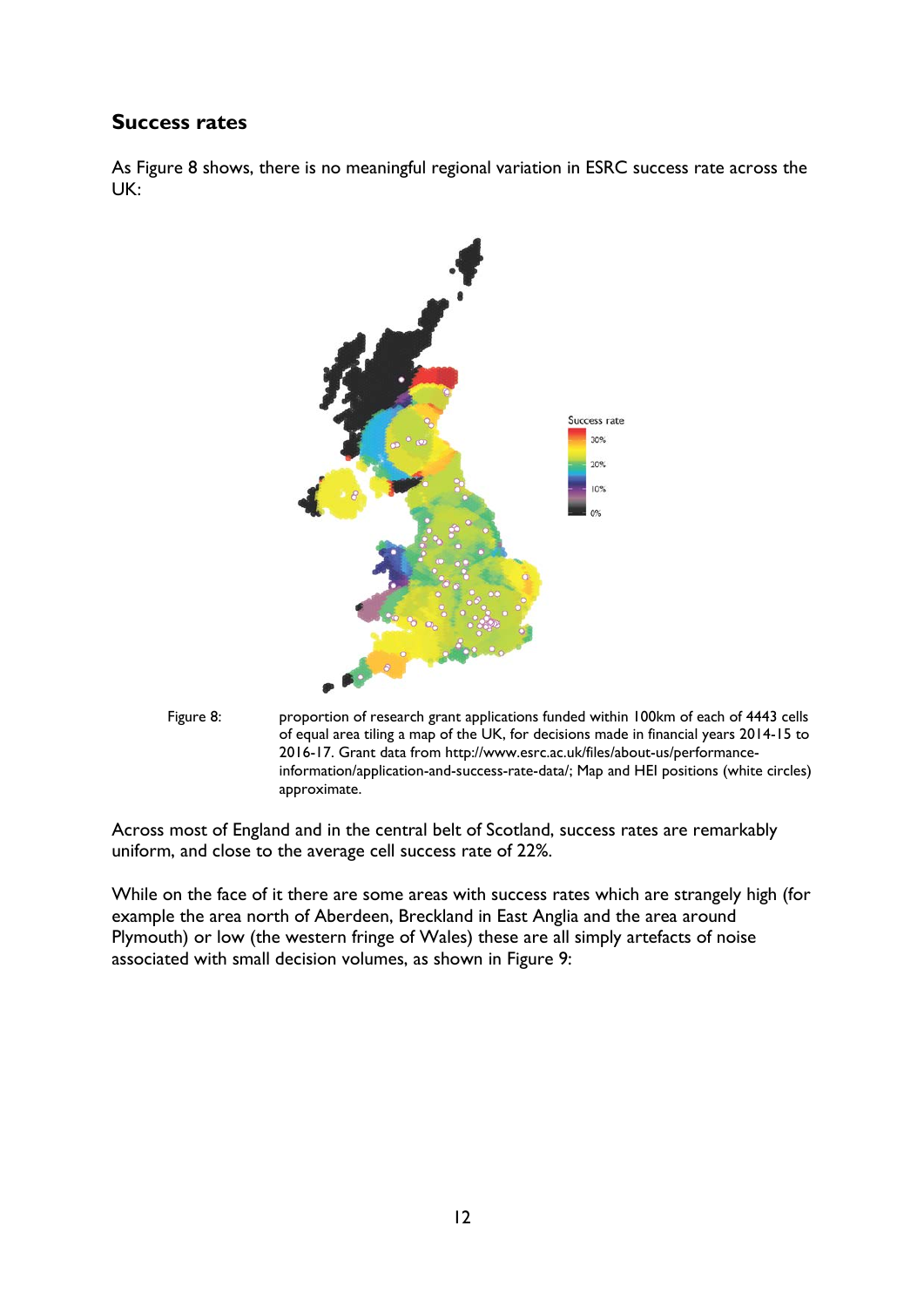

#### **Across the UK, regional variation from the average ESRC success rate is not significant**

Figure 9: funnel plot showing success rate by decision volume for cells in Figure 8. Predicted rate shown in orange.

Variation from the average is exactly as expected given the decision volume associated with each cell<sup>[12](#page-12-0)</sup>, and there is no association between decision volume and success (as shown by the flat predicted line.) Cells which have larger decision volumes are no more or less likely to experience a positive outcome than are cells with smaller volumes, and no places in the UK have a particularly low or high ESRC success rate.

<span id="page-12-0"></span><sup>&</sup>lt;sup>12</sup> The relationship between volume and success is described here: [http://www.esrc.ac.uk/files/about](http://www.esrc.ac.uk/files/about-us/performance-information/the-relationship-between-decision-volume-and-success-rates/)[us/performance-information/the-relationship-between-decision-volume-and-success-rates/](http://www.esrc.ac.uk/files/about-us/performance-information/the-relationship-between-decision-volume-and-success-rates/) (PDF)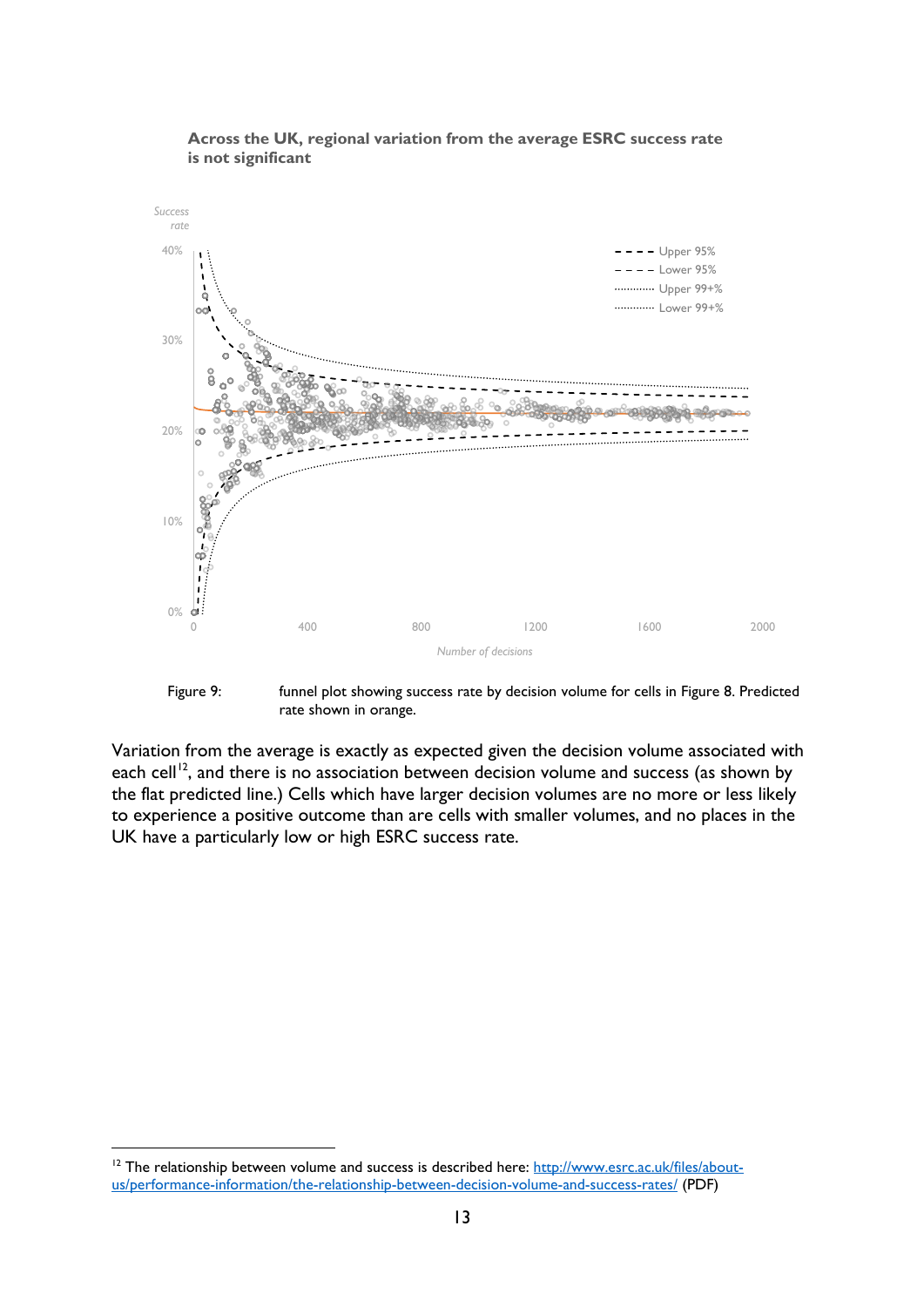## <span id="page-13-0"></span>**Spend per citizen**

The UK's HEIs are where they are, and so broadly speaking so is ESRC spending. But is all this resource where the UK's population is? A mismatch between the two may indicate place-related challenges, but Figure 10 suggests that there is little to be concerned about.





The UK population density as reported in the 2011 census (Figure 10a) is remarkably similar to the HEI density shown in Figure 3b. In general, and as 10b shows, the availability of UK HEIs matches the distribution of the UK population<sup>[13](#page-13-1)</sup>.

While some areas have access to HEIs at a level higher (Scotland) or lower (the east coast of England) than might be expected, in general most people in the UK live in an area as well served as any other area (or at least they did so in 2011.)

Figure 11 shows ESRC spend per head of population living within 100km of each HEI:

<span id="page-13-1"></span><sup>&</sup>lt;sup>13</sup> The correlation between rank by HEI and rank by population is very high ( $\rho = 0.98$ ) meaning that almost all the variability in rank by HEI is associated with variability in rank by population. As the maps are not perfect representations of the UK, incorporating as they do aesthetic choices among others and lacking data on Northern Ireland completely, this figure should not be taken too literally.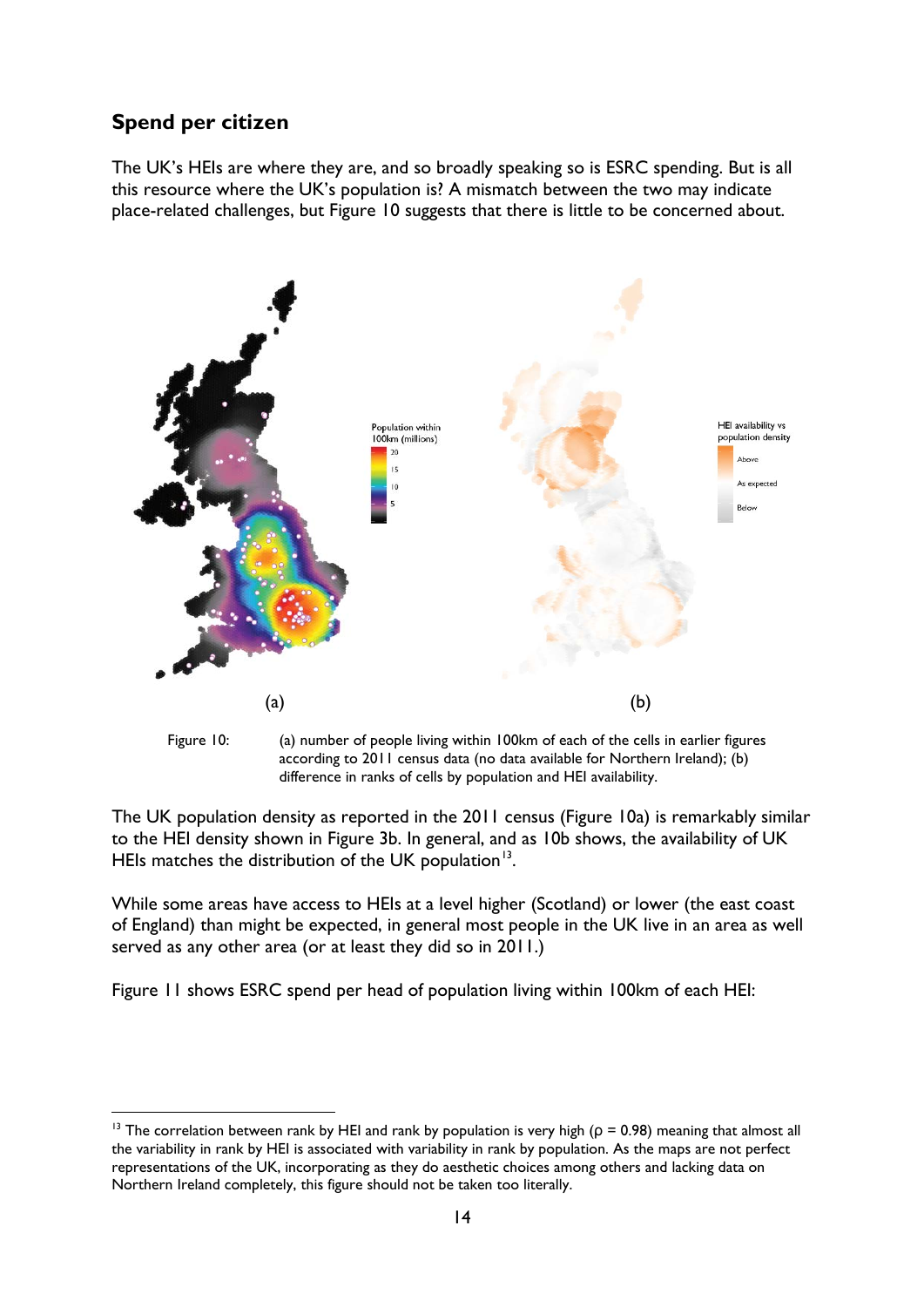

Figure 11: Spend per person recorded in 2011 as living within 100km of UK HEIs in receipt of ESRC research or fellowship funding at any point in the period covered by financial years 2011-12 to 2016-17. Relative funding volumes indicated by areas of squares indicating HEI location. No data available for Northern Ireland.

The most striking pattern is the relatively large spend per head in coastal regions, which have lower potential populations simply because there is less dry land for people to live on.

As funding decisions are currently place-agnostic, coastal HEIs will tend to be more intense sources of funding. The regions around Aberdeen and Exeter benefit particularly, and in general Scotland has high levels of ESRC funding per head.

Oxford shows a reasonable level of funding per head despite being in the zone of greatest population density, but in this view the funding of the 'golden triangle' organisations tends not to stand out. In general those organisations seem to receive funding in proportion to the population that surrounds them. Figure 12 further supports this conclusion.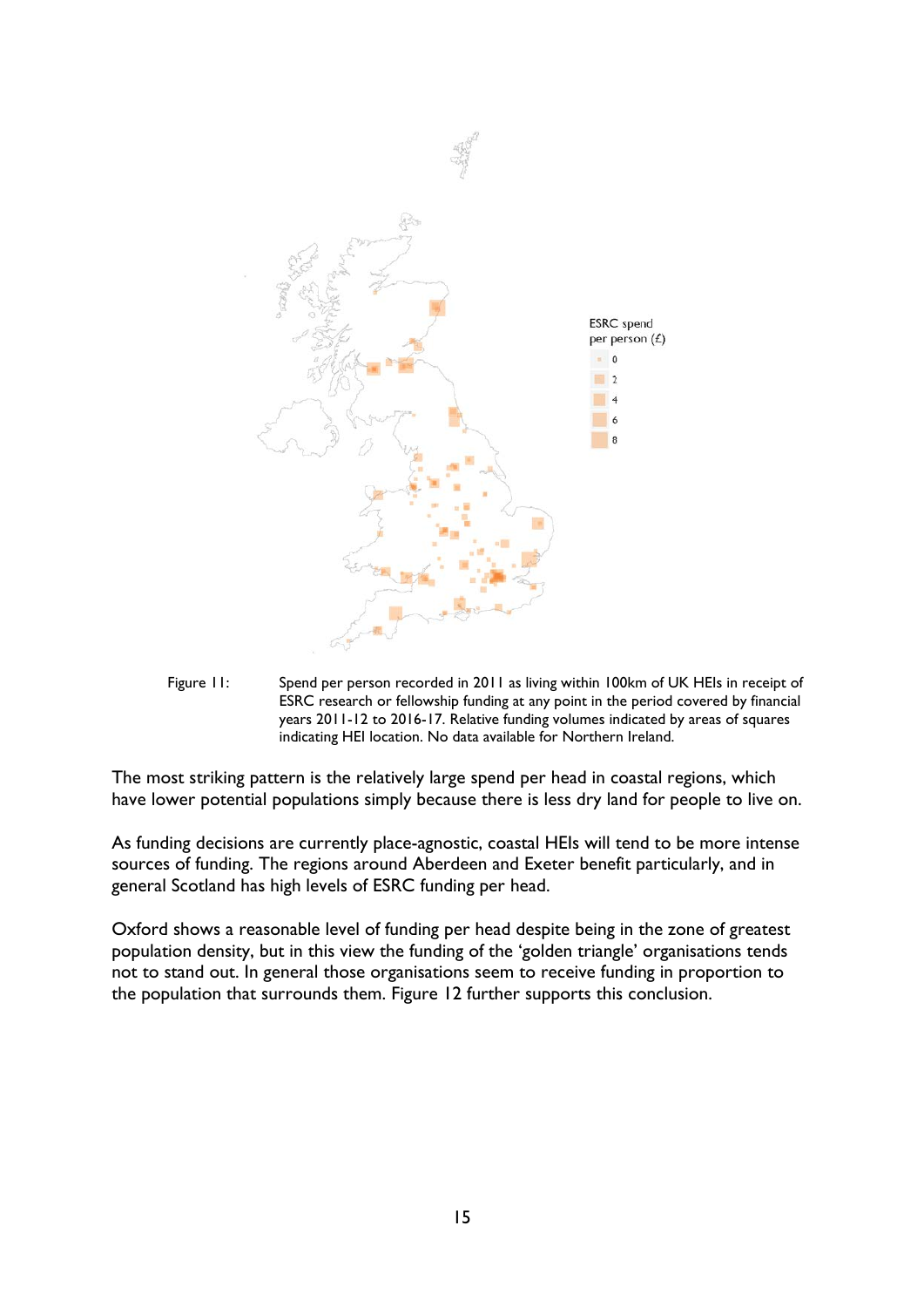

Again the Essex excess is apparent, as is the relative richness of ESRC spending in the south west of England and the central belt of Scotland.

authorised in the financial years 2010-11 to 2016-17.

The north of England and much of Wales has received less funding per person than might be expected. And again we see that the funding volume in the south east circle is unremarkable, more so when the Essex factor is removed.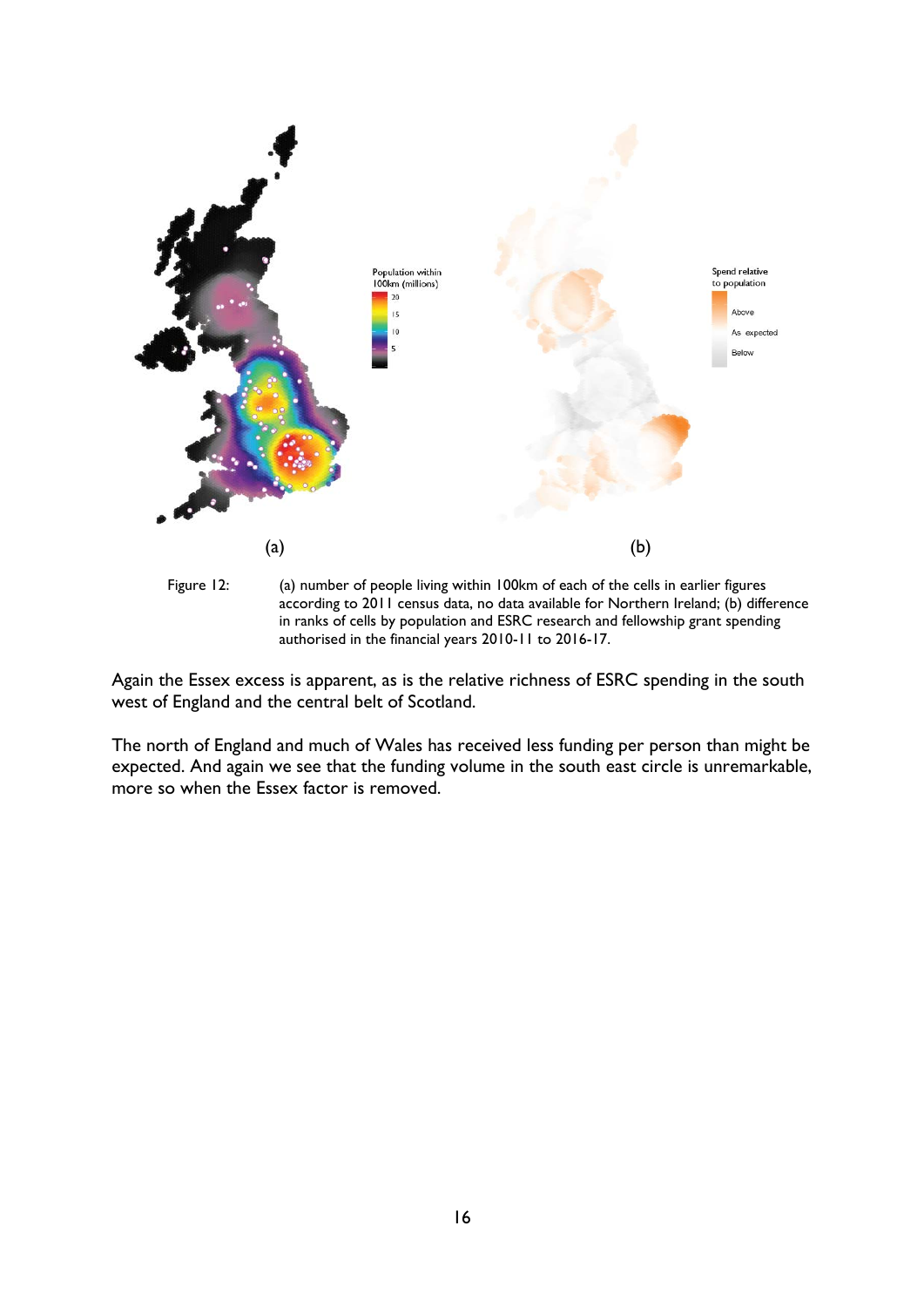## <span id="page-16-0"></span>**Summary**

As almost all ESRC funding goes to UK universities, it is inevitable that the geographic distribution of our funding will track the geographic distribution of those universities. The pattern of ESRC resource allocation is relatively fixed and is determined to a great degree by centuries of history rather than current policy.

Significant changes in the placement of resource, if desired, could result only from significant changes in the processes by which those resources are allocated. Unless a sense of place is an explicit criterion for funding we will always see the same general pattern: close coupling of population, funding and HEI densities, with some outliers resulting from special cause variability.

But we should not be too fatalist about this, and we can ask an associated question: is the resource allocation unreasonable?

If by 'unreasonable' we mean in a way that doesn't reflect where the UK's citizens live then the answer is no. UK HEIs are found near people (or maybe people are found near HEIs?) and so is ESRC funding.

If we define unreasonable to include the idea of geographically-determined success rates the answer is also no. There are no lucky areas in the UK and nobody's ESRC proposal gets a boost simply because of the latitude and longitude of the person submitting it through Je-S. In the end though it is a fact that much of the ESRC's funding is concentrated in the south east. Is this a sign of unfairness or is it simply because that is where many of the HEIs are, and many of these HEIs happen to be, for whatever reasons, large ones?

An HEI's ESRC portfolio size is determined by the volume of applications it submits, the volume of funding requested in each application and the success rate for that HEI. Funding may be concentrated abnormally if at least one of these factors is abnormal and this abnormality is not counterbalanced by countervailing abnormality (or abnormalities) in the others.

This analysis rules out geographical variation in success rates as a cause of resource concentration. Variation in the distribution and density of funding that is not the direct result of geographic placement is likely to be driven by factors associated with institutions' sizes and resource appetites more than anything else.